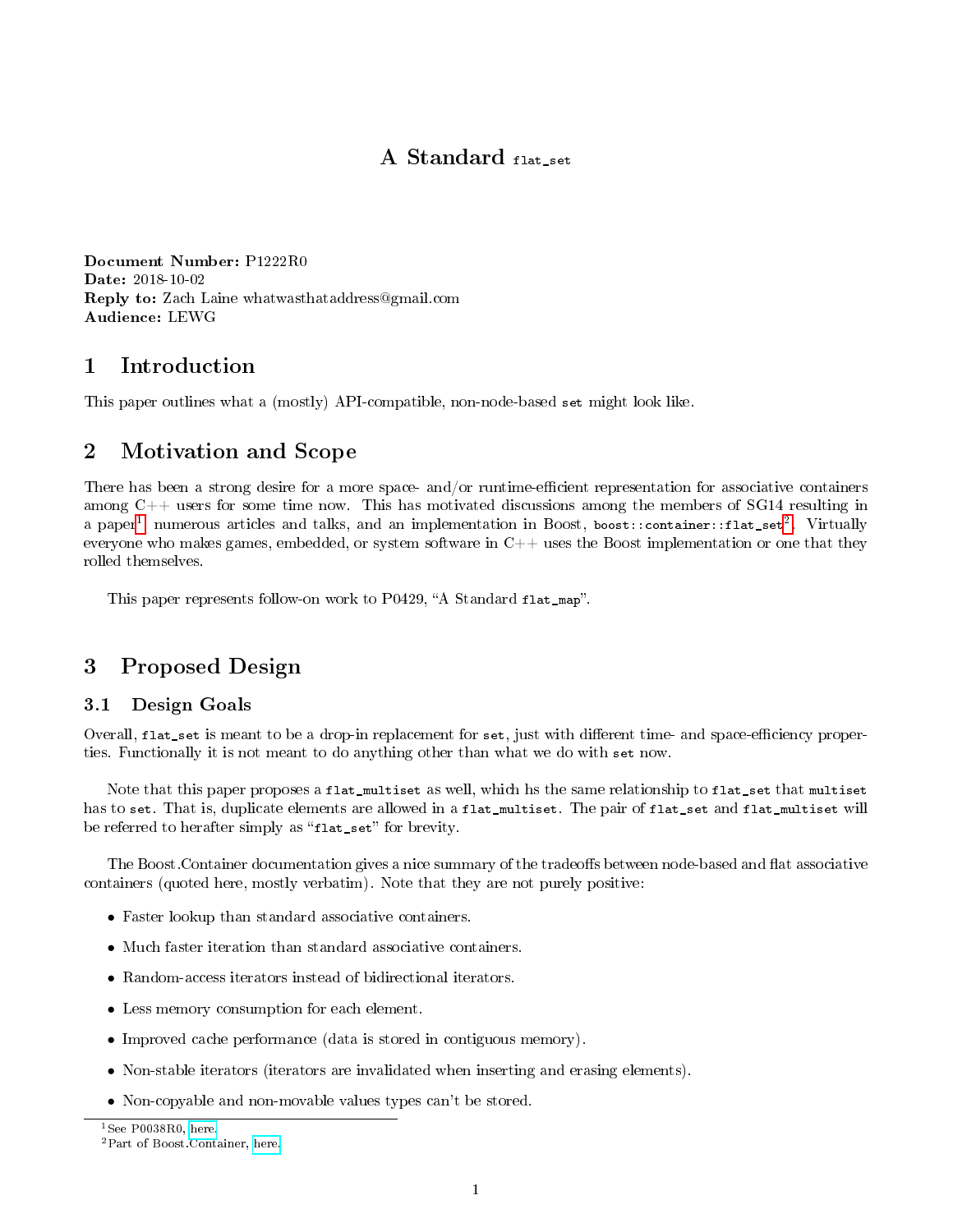- Weaker exception safety than standard associative containers (copy/move constructors can throw when shifting values in erasures and insertions).
- Slower insertion and erasure than standard associative containers (specially for non-movable types).

The overarching goal of this proposal is to define a flat\_set for standardization that fits the above gross profile, while leaving maximum room for customization by users.

## 3.2 Design

#### 3.2.1 flat\_set Is Based Primarily On Boost.FlatSet

This proposal represents existing practice in widespread use  $-$  Boost.Container's flat\_set has been available since 2011 (Boost 1.48). As of Boost 1.65, the Boost implementation will optionally act as an adapter.

#### 3.2.2 flat\_set Is Nearly API-Compatible With set

Most of flat\_set's interface is identical to set's. Some of the differences are required (more on this later), but a couple of interface changes are optional:

- The overloads that take sorted containers or iterator pairs.
- Making flat\_set a container adapter.

Both of these interface changes were added to increase optimization opportunities.

### 3.2.3 flat\_set Is a Container Adapter That Uses Proxy Iterators

flat\_set is an adapter for an underlying storage type. This storage type is configurable via the template parameter Container, which must be a *sequence container* with random access iterator  $(\S 26.2.3)$ .

### 3.2.4 Interface Differences From set

- Several new constructors have been added that take an object of the Container type.
- The extract() overloads from set are replaced with a version that produces the underlying storage container, moving out the entire storage of the flat\_set. Similarly, the insert() members taking a node have been replaced with a member void replace(Container&&), that moves in the entire storage.

Many users have noted that M insertions of elements into a set of size N is  $O(M \cdot \log(N+M))$ , and when M is known it should be possible instead to append M times, and then re-sort, as one might with a sorted vector. This makes the insertion of multiple elements closer to  $O(N)$ , depending on the implementation of sort().

Such users have often asked for an API in boost::container::flat\_set that allows this pattern of use. Other flat-set implementations have undoubtedly added such an API. The extract/replace API instead allows the same optimization opportunities without violating the class invariants.

• Several new constructors and an insert() overload use a new tag type, sorted\_unique\_t (flat\_multiset uses a special tag type sorted\_t). These members expect that the given values are already in sorted oreder. This can allow much more efficient construction and insertion.

### 3.2.5 flat\_set Requirements

Only the underlying container is allocator-aware.  $\S 26.2.4/7$  regarding allocator awareness does not apply to flat\_set. Validity of iterators is not preserved when mutating the underlying container (i.e. 26.2.4/9 does not apply). The exception safety guarantees for associative containers  $(\S 26.2.4.1)$  do not apply.

The rest of the requirements follow the ones in  $(\$26.2.4$  Associative containers), except  $\$26.2.4/10$  (which applies to members not in flat\_set) and some portions of the table in  $$26.2.4/8$ ; these table differences are outlined in "Member Semantics" below.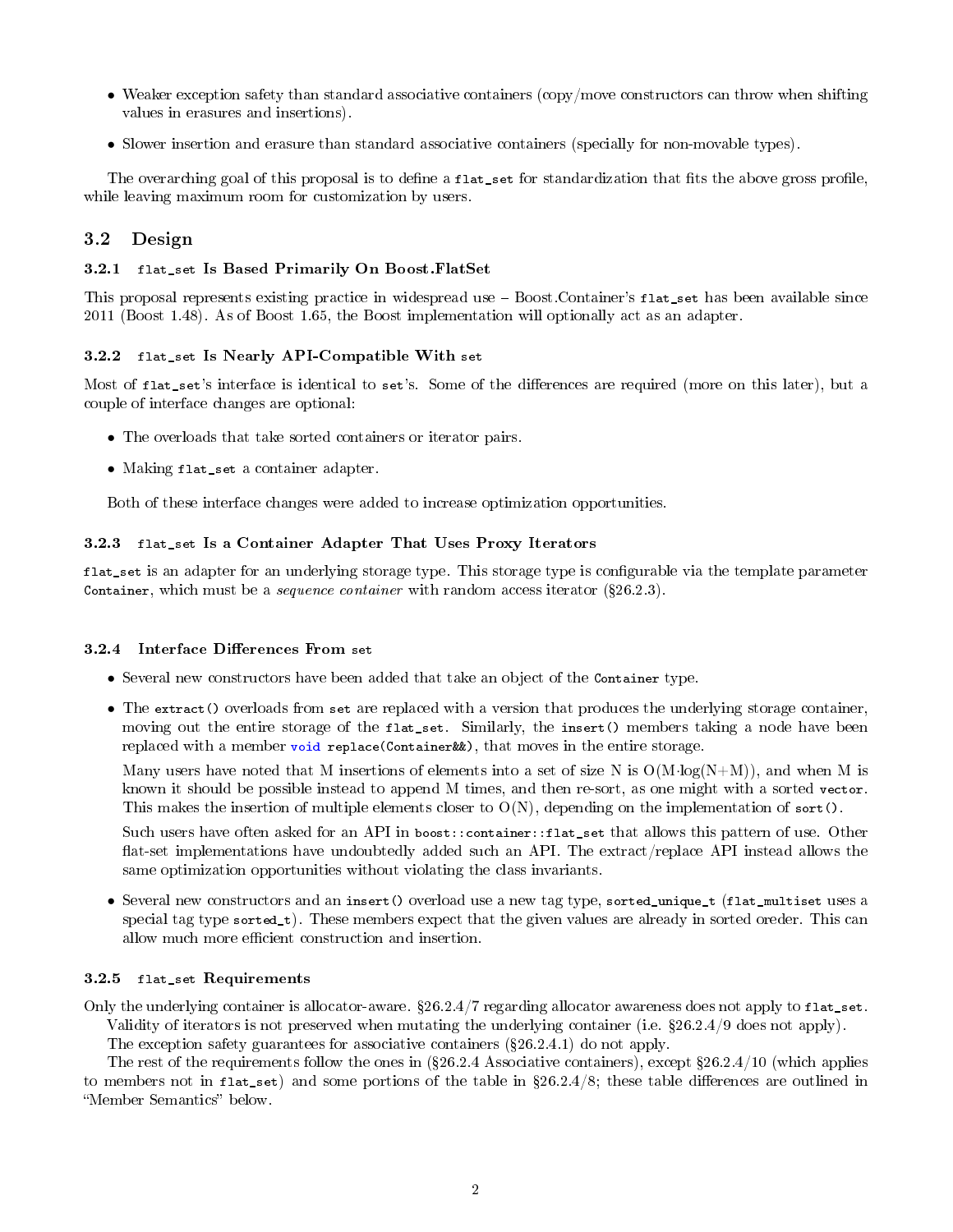### 3.2.6 Container Requirements

Any sequence container with random access iterator can be used for the container template parameters.

### 3.2.7 Member Semantics

Each member taking a container reference or taking a parameter of type sorted\_unique\_t (sorted\_t for flat\_multimap) has the precondition that the given elements are already sorted by Compare, and that the elements are unique.

Each member taking an allocator template parameter only participates in overload resolution if uses\_allocator\_v<Container, A is true.

Other member semantics are the same as for set.

#### 3.2.8 flat\_set Synopsis

```
namespace std {
struct sorted_t { unspecified };
struct sorted_unique_t { unspecified };
inline constexpr sorted_t sorted { unspecified };
inline constexpr sorted_unique_t sorted_unique { unspecified };
template <class Key, class Compare = less<Key>, class Container = vector<Key>>
class flat_set {
public:
   // types:
   using key\_type = Key;using key_compare = Compare;
   using value_type = Key;
   using value_compare = Compare;<br>using reference = value_type&;
   using reference
    using const_reference = const value_type &;
    using size_type = std::size_t;<br>using difference_type = std::ptrdiff_t;
   using difference_type
   using iterator = implementation-defined;
    using const_iterator = implementation-defined;
    using reverse_iterator = implementation-defined;
    using const_reverse_iterator = implementation-defined;
    using container_type = = Container;\label{thm:1} // \ const ruct/copy/destroy.flat_set();
    flat_set(container_type);
    template <class Alloc>
     flat_set(container_type, const Alloc&);
    flat_set(sorted_unique_t, container_type);
    template <class Alloc>
     flat_set(sorted_unique_t, container_type, const Alloc&);
    explicit flat_set(const key_compare& comp);
    template <class Alloc>
     flat_set(const key_compare& comp, const Alloc&);
    template <class Alloc>
     flat_set(const Alloc&);
    template <class InputIterator>
     flat_set(InputIterator first, InputIterator last,
               const key_compare& comp = key_compare());
    template <class InputIterator, class Alloc>
     flat_set(InputIterator first, InputIterator last,
               const key_compare& comp, const Alloc&);
```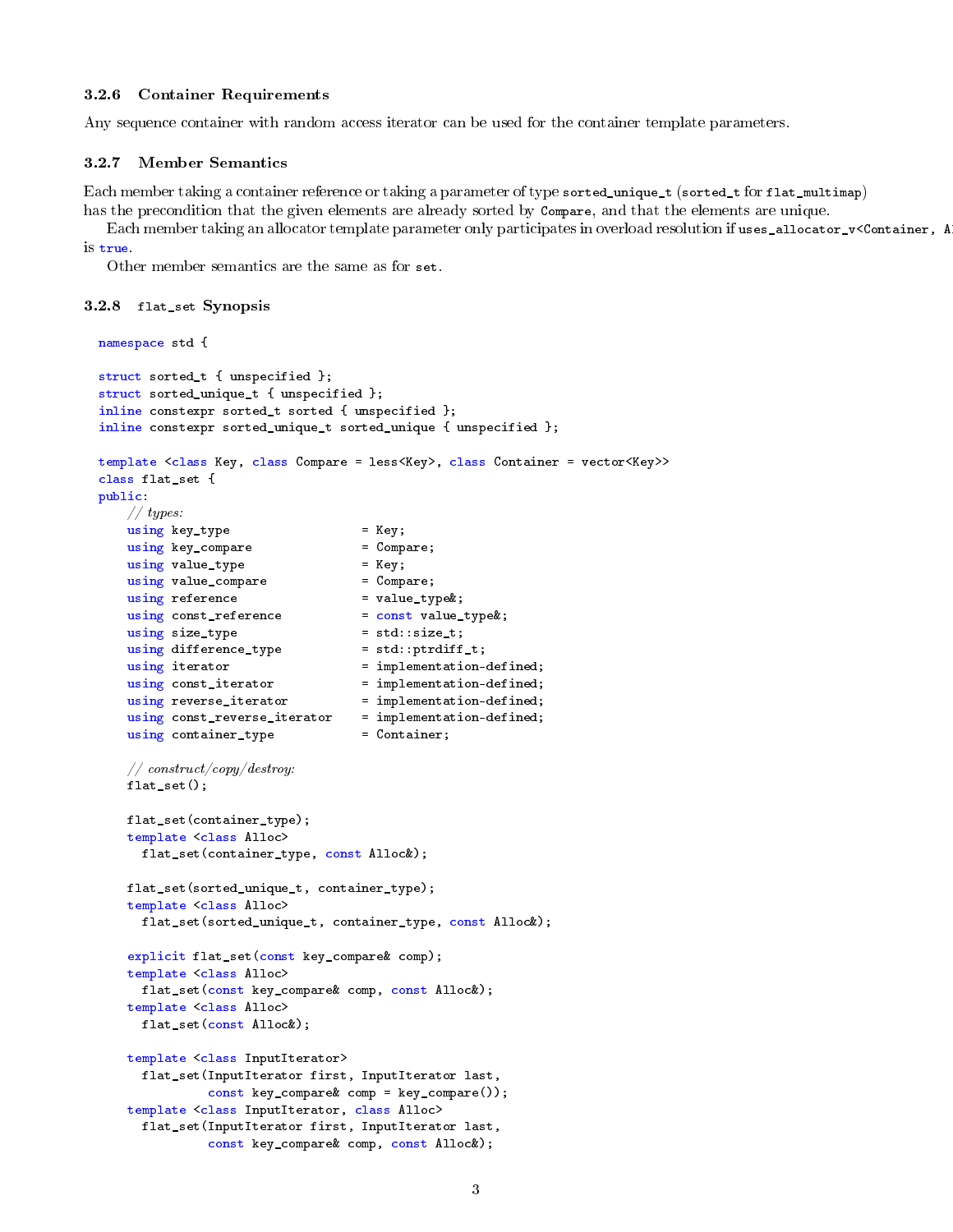```
template <class InputIterator, class Alloc>
 flat_set(InputIterator first, InputIterator last,
           const Alloc& a)
   : flat_set(first, last, key_compare(), a) { }
template <class InputIterator>
 flat_set(sorted_unique_t, InputIterator first, InputIterator last,
           const key_compare& comp = key_compare());
template <class InputIterator, class Alloc>
 flat_set(sorted_unique_t, InputIterator first, InputIterator last,
          const key_compare& comp, const Alloc&);
template <class InputIterator, class Alloc>
 flat_set(sorted_unique_t t, InputIterator first, InputIterator last,
          const Alloc& a)
   : flat_set(t, first, last, key_compare(), a) { }
template <class Alloc>
 flat_set(flat_set, const Alloc&);
flat_set(initializer_list<key_type>, const key_compare& = key_compare());
template <class Alloc>
 flat_set(initializer_list<key_type>,
          const key_compare&, const Alloc&);
template <class Alloc>
 flat_set(initializer_list<key_type> il, const Alloc& a)
    : flat_set(il, key_compare(), a) { }
flat_set(sorted_unique_t, initializer_list<key_type>,
        const key_compare& = key_compare());
template <class Alloc>
 flat_set(sorted_unique_t, initializer_list<key_type>,
           const key_compare&, const Alloc&);
template <class Alloc>
 flat_set(sorted_unique_t t, initializer_list<key_type> il,
          const Alloc& a)
   : flat_set(t, il, key_compare(), a) { }
flat_set& operator=(initializer_list<key_type>);
// iterators:
iterator begin() noexcept;<br>const iterator begin() const noe
                     begin() const noexcept;
iterator end() noexcept;
const_iterator end() const noexcept;
reverse_iterator rbegin() noexcept;
const_reverse_iterator rbegin() const noexcept;
reverse_iterator rend() noexcept;
const_reverse_iterator rend() const noexcept;
const_iterator cbegin() const noexcept;
const_iterator cend() const noexcept;
const_reverse_iterator crbegin() const noexcept;
const_reverse_iterator crend() const noexcept;
// size:
[[nodiscard]] bool empty() const noexcept;
size_type size() const noexcept;
size_type max_size() const noexcept;
// modifiers:
template <class... Args> pair<iterator, bool> emplace(Args&&... args);
```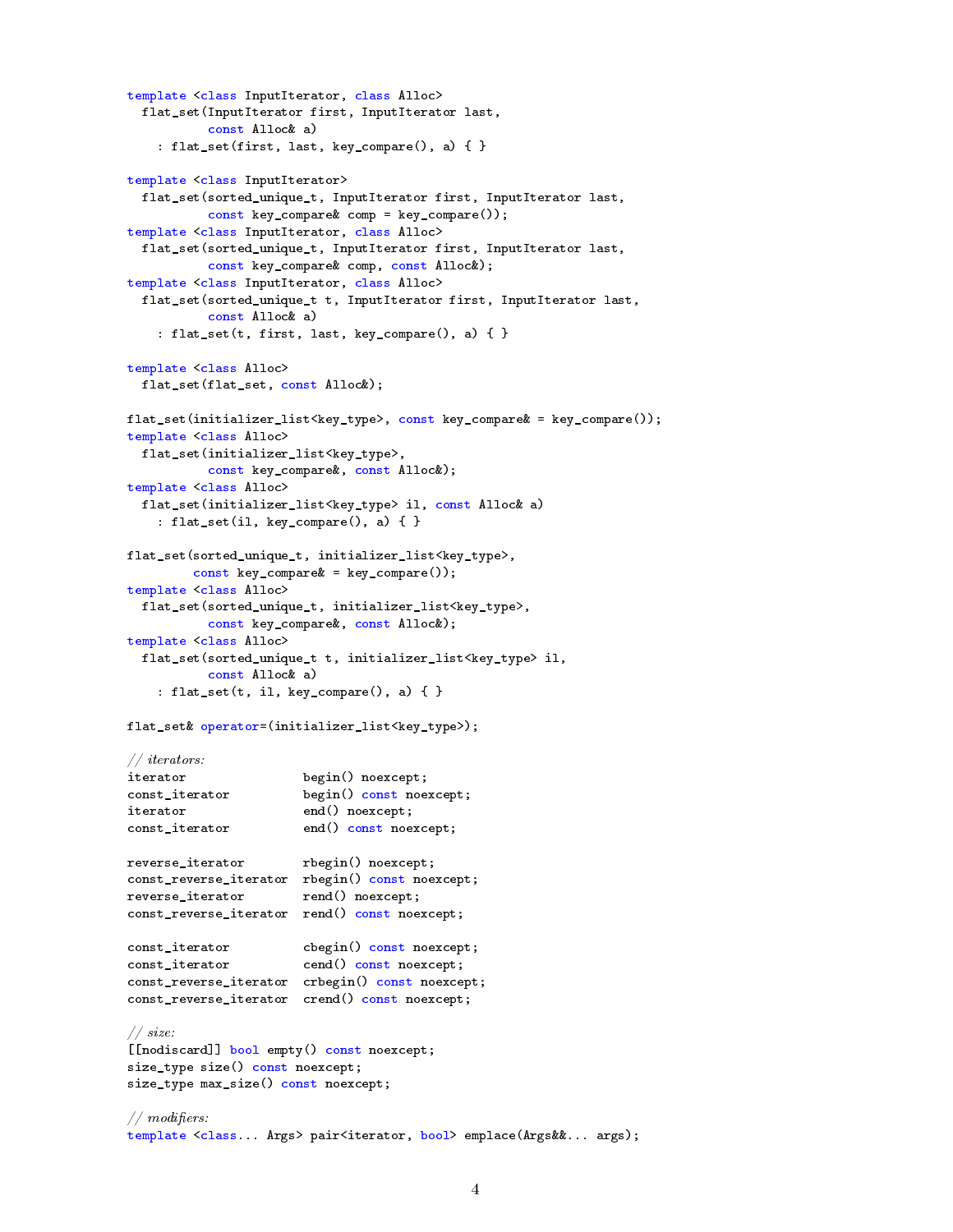```
template <class... Args>
 iterator emplace_hint(const_iterator position, Args&&... args);
pair<iterator, bool> insert(const value_type& x);
pair<iterator, bool> insert(value_type&& x);
iterator insert(const_iterator position, const value_type& x);
iterator insert(const_iterator position, value_type&& x);
template <class InputIterator>
 void insert(InputIterator first, InputIterator last);
template <class InputIterator>
 void insert(sorted_unique_t, InputIterator first, InputIterator last);
void insert(initializer_list<key_type>);
void insert(sorted_unique_t, initializer_list<key_type>);
container_type extract() &&;
void replace(container_type&&);
iterator erase(iterator position);
iterator erase(const_iterator position);
size_type erase(const key_type& x);
iterator erase(const_iterator first, const_iterator last);
void swap(flat_set& fs) noexcept(
   is_nothrow_swappable_v<container_type> && is_nothrow_swappable_v<key_compare>
\lambda;
void clear() noexcept;
template<class C2>
 void merge(flat_set<key_type, C2, container_type>& source);
template<class C2>
 void merge(flat_set<key_type, C2, container_type>&& source);
template<class C2>
 void merge(flat_multiset<key_type, C2, container_type>& source);
template<class C2>
 void merge(flat_multiset<key_type, C2, container_type>&& source);
// observers:
key_compare key_comp() const;
value_compare value_comp() const;
// set operations:
iterator find(const key_type& x);
const_iterator find(const key_type& x) const;
template <class K> iterator find(const K& x);
template <class K> const_iterator find(const K& x) const;
size_type count(const key_type& x) const;
template <class K> size_type count(const K& x) const;
bool contains(const key_type& x) const;
template <class K> bool contains(const K& x) const;
iterator lower_bound(const key_type& x);
const_iterator lower_bound(const key_type& x) const;
template <class K> iterator lower_bound(const K& x);
template <class K> const_iterator lower_bound(const K& x) const;
iterator upper_bound(const key_type& x);
const_iterator upper_bound(const key_type& x) const;
template <class K> iterator upper_bound(const K& x);
template <class K> const_iterator upper_bound(const K& x) const;
pair<iterator, iterator>
equal_range(const key_type& x);
```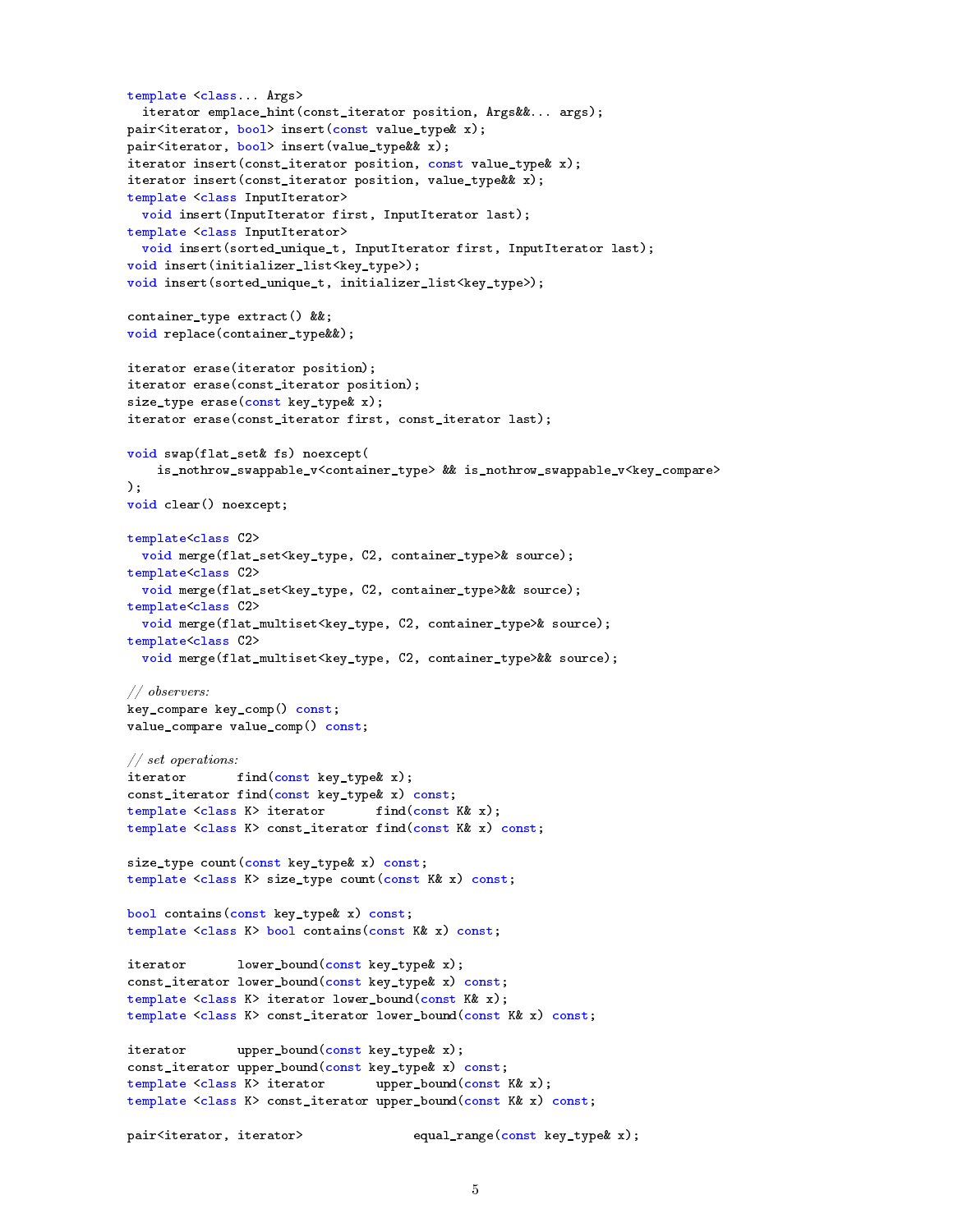```
pair<const_iterator, const_iterator> equal_range(const key_type& x) const;
    template <class K>
     pair<iterator, iterator> equal_range(const K& x);
    template <class K>
     pair<const_iterator, const_iterator> equal_range(const K& x) const;
};
template <class Container>
 using cont-value-type = typename Container::value_type; // \emph{exposition only}template <class Container>
 flat_set(Container)
    -> flat_set<cont-value-type<Container>,
                less<cont-value-type<Container>>,
                std::vector<cont-value-type<Container>>>;
template <class Container>
 flat_set(Container)
    -> flat_set<typename KeyContainer::value_type,
                less<typename KeyContainer::value_type>,
                Container>;
template <class Container, class Alloc>
 flat_set(Container, Alloc)
    -> flat_set<cont-value-type<Container>,
                less<cont-value-type<Container>>,
                std::vector<cont-value-type<Container>>>;
template <class Container, class Alloc>
 flat_set(Container, Alloc)
    -> flat_set<typename KeyContainer::value_type,
                less<typename KeyContainer::value_type>,
                Container>;
template <class Container>
 flat_set(sorted_unique_t, Container)
    -> flat_set<cont-value-type<Container>,
                less<cont-value-type<Container>>,
                std::vector<cont-value-type<Container>>>;
template <class Container>
 flat_set(sorted_unique_t, Container)
    -> flat_set<typename KeyContainer::value_type,
                less<typename KeyContainer::value_type>,
                Container>;
template <class Container, class Alloc>
 flat_set(sorted_unique_t, Container, Alloc)
    -> flat_set<cont-value-type<Container>,
                less<cont-value-type<Container>>,
                std::vector<cont-value-type<Container>>>;
template <class Container, class Alloc>
 flat_set(sorted_unique_t, Container, Alloc)
    -> flat_set<typename KeyContainer::value_type,
                less<typename KeyContainer::value_type>,
                Container>;
template <class InputIterator, class Compare = less<iter_key_t<InputIterator>>>
 flat_set(InputIterator, InputIterator, Compare = Compare())
    -> flat_set<iter_key_t<InputIterator>, iter_val_t<InputIterator>,
```

```
less<iter_key_t<InputIterator>>,
```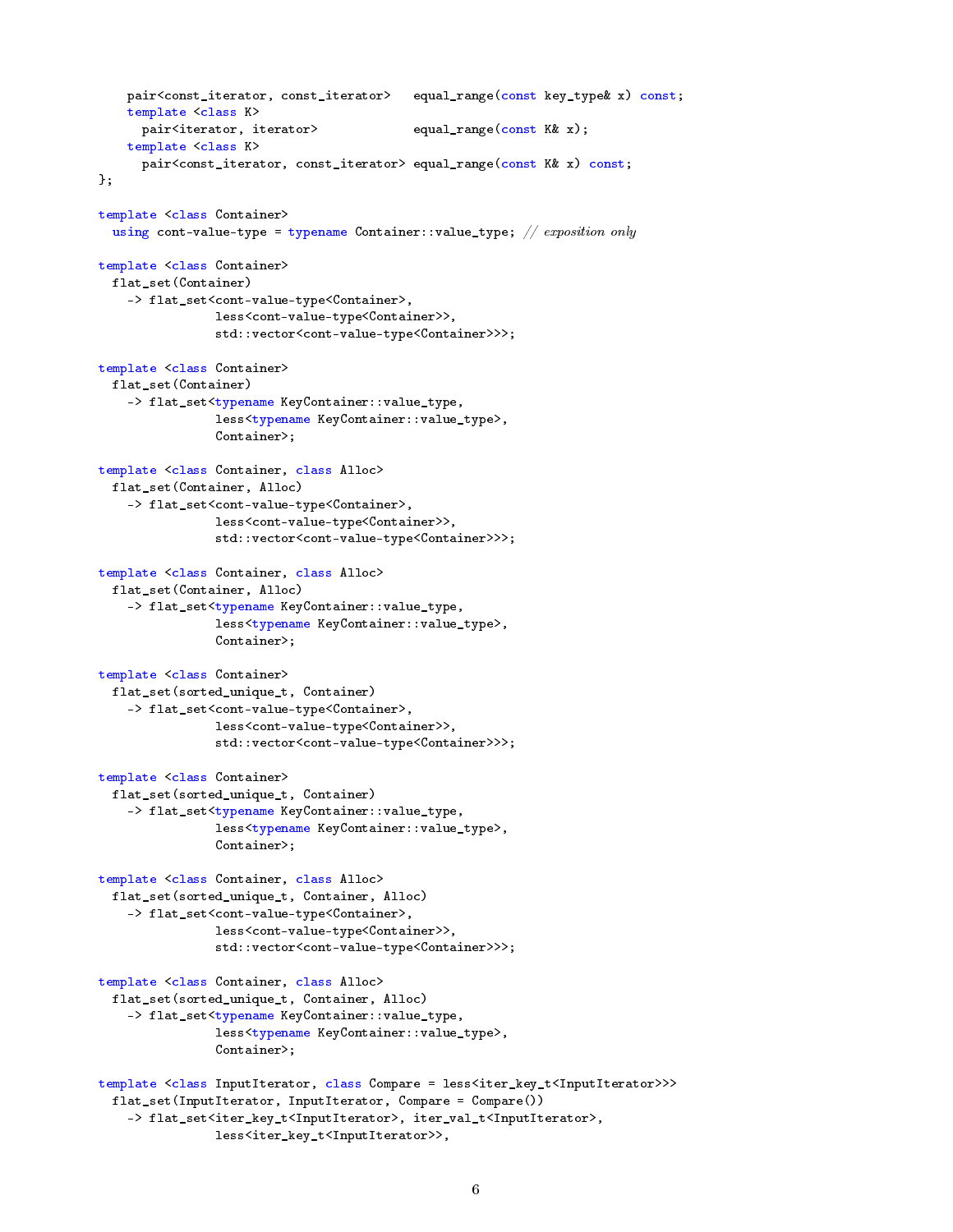```
std::vector<iter_key_t<InputIterator>>,
                std::vector<iter_val_t<InputIterator>>>;
template<class InputIterator, class Compare, class Alloc>
 flat_set(InputIterator, InputIterator, Compare, Alloc)
    -> flat_set<iter_key_t<InputIterator>, iter_val_t<InputIterator>, Compare,
                std::vector<iter_key_t<InputIterator>>,
                std::vector<iter_val_t<InputIterator>>>;
template<class InputIterator, class Alloc>
 flat_set(InputIterator, InputIterator, Alloc)
    -> flat_set<iter_key_t<InputIterator>, iter_val_t<InputIterator>,
                less<iter_key_t<InputIterator>>,
                std::vector<iter_key_t<InputIterator>>,
                std::vector<iter_val_t<InputIterator>>>;
template <class InputIterator, class Compare = less<iter_key_t<InputIterator>>>
 flat_set(sorted_unique_t, InputIterator, InputIterator, Compare = Compare())
    -> flat_set<iter_key_t<InputIterator>, iter_val_t<InputIterator>,
                less<iter_key_t<InputIterator>>,
                std::vector<iter_key_t<InputIterator>>,
                std::vector<iter_val_t<InputIterator>>>;
template<class InputIterator, class Compare, class Alloc>
 flat_set(sorted_unique_t, InputIterator, InputIterator, Compare, Alloc)
    -> flat_set<iter_key_t<InputIterator>, iter_val_t<InputIterator>, Compare,
                std::vector<iter_key_t<InputIterator>>,
                std::vector<iter_val_t<InputIterator>>>;
template<class InputIterator, class Alloc>
 flat_set(sorted_unique_t, InputIterator, InputIterator, Alloc)
    -> flat_set<iter_key_t<InputIterator>, iter_val_t<InputIterator>,
                less<iter_key_t<InputIterator>>,
                std::vector<iter_key_t<InputIterator>>,
                std::vector<iter_val_t<InputIterator>>>;
template<class Key, class Compare = less<Key>>
 flat_set(initializer_list<key_type>, Compare = Compare())
    -> flat_set<Key, Compare, vector<Key>, vector<T>>;
template<class Key, class Compare, class Alloc>
 flat_set(initializer_list<key_type>, Compare, Alloc)
    -> flat_set<Key, Compare, vector<Key>, vector<T>>;
template<class Key, class Alloc>
 flat_set(initializer_list<key_type>, Alloc)
    -> flat_set<Key, less<Key>, vector<Key>, vector<T>>;
template<class Key, class Compare = less<Key>>
flat_set(sorted_unique_t, initializer_list<key_type>, Compare = Compare())
    -> flat_set<Key, Compare, vector<Key>, vector<T>>;
template<class Key, class Compare, class Alloc>
 flat_set(sorted_unique_t, initializer_list<key_type>, Compare, Alloc)
    -> flat_set<Key, Compare, vector<Key>, vector<T>>;
template<class Key, class Alloc>
 flat_set(sorted_unique_t, initializer_list<key_type>, Alloc)
    -> flat_set<Key, less<Key>, vector<Key>, vector<T>>;
// the comparisons below are for exposition only
```

```
template <class Key, class Compare, class Container>
```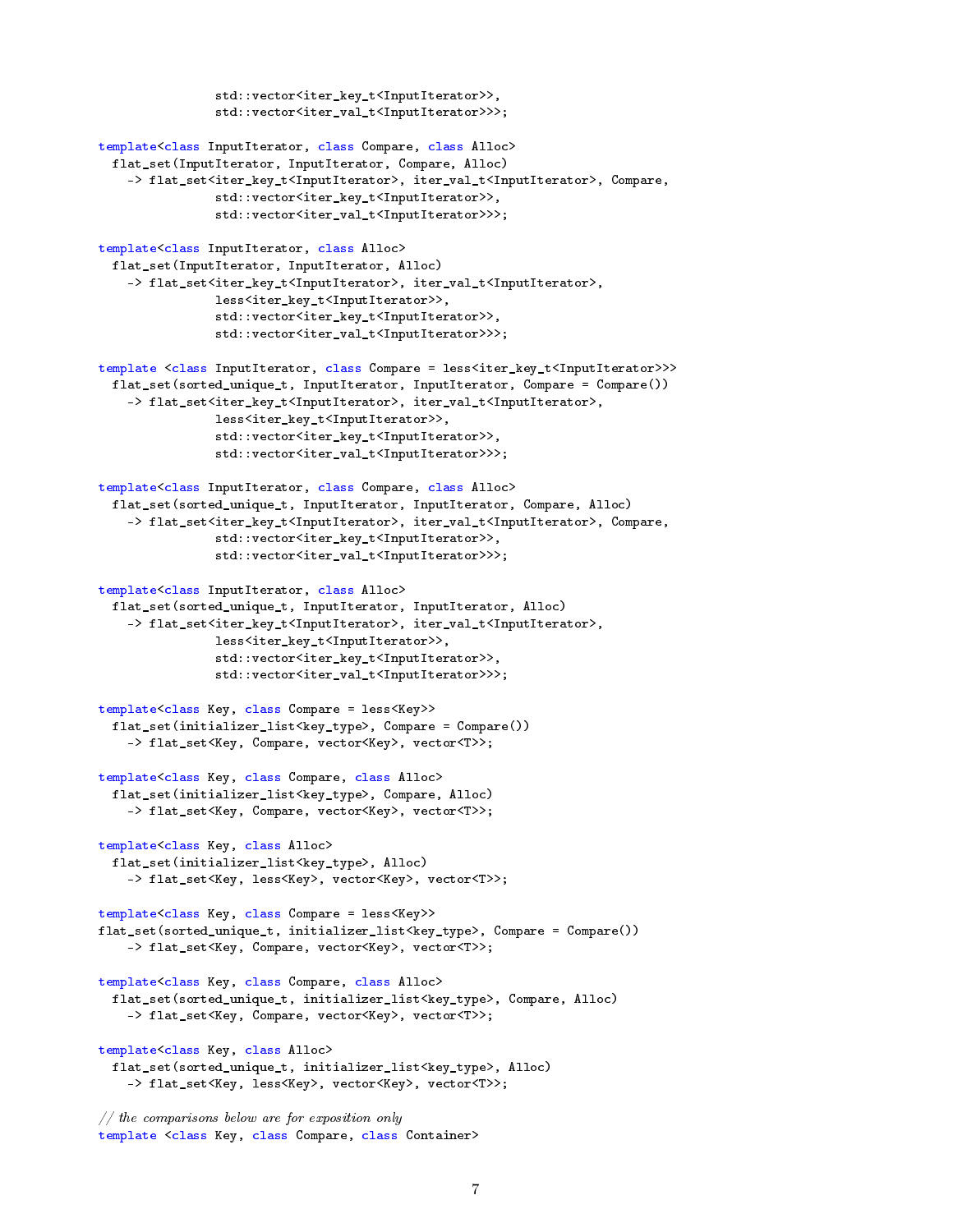```
bool operator==(const flat_set<Key, Compare, Container>& x,
                 const flat_set<Key, Compare, Container>& y);
template <class Key, class Compare, class Container>
 bool operator< (const flat_set<Key, Compare, Container>& x,
                 const flat_set<Key, Compare, Container>& y);
template <class Key, class Compare, class Container>
 bool operator!=(const flat_set<Key, Compare, Container>& x,
                 const flat_set<Key, Compare, Container>& y);
template <class Key, class Compare, class Container>
 bool operator> (const flat_set<Key, Compare, Container>& x,
                 const flat_set<Key, Compare, Container>& y);
template <class Key, class Compare, class Container>
 bool operator>=(const flat_set<Key, Compare, Container>& x,
                 const flat_set<Key, Compare, Container>& y);
template <class Key, class Compare, class Container>
 bool operator<=(const flat_set<Key, Compare, Container>& x,
                  const flat_set<Key, Compare, Container>& y);
// specialized algorithms:
template <class Key, class Compare, class Container>
 void swap(flat_set<Key, Compare, Container>& x,
           flat_set<Key, Compare, Container>& y)
    noexcept(noexcept(x.swap(y)));
template <class Key, class Compare = less<Key>, class Container = vector<Key>>
class flat_multiset {
public:
    // types:using key_type = Key;using key_compare = Compare;
    using value_type = Fey;<br>using value_compare = = Compare;
    using value_compare
    using reference = value_type k;
    using const_reference = const value_type&;
    using size_type = std::size_t;<br>using difference_type = std::ptrdiff_t;<br>i
    using difference_type
    using iterator = implementation-defined;
    using const_iterator = implementation-defined;
    using reverse_iterator = implementation-defined;
   using const_reverse_iterator = implementation-defined;<br>using container_type = Container;
    using container_type
    // construct/copy/destroy:
    flat_multiset();
    flat_multiset(container_type);
    template <class Alloc>
     flat_multiset(container_type, const Alloc&);
    flat_multiset(sorted_t, container_type);
    template <class Alloc>
     flat_multiset(sorted_t, container_type, const Alloc&);
    explicit flat_multiset(const key_compare& comp);
    template <class Alloc>
     flat_multiset(const key_compare& comp, const Alloc&);
```

```
flat_multiset(const Alloc&);
```
template <class Alloc>

```
template <class InputIterator>
```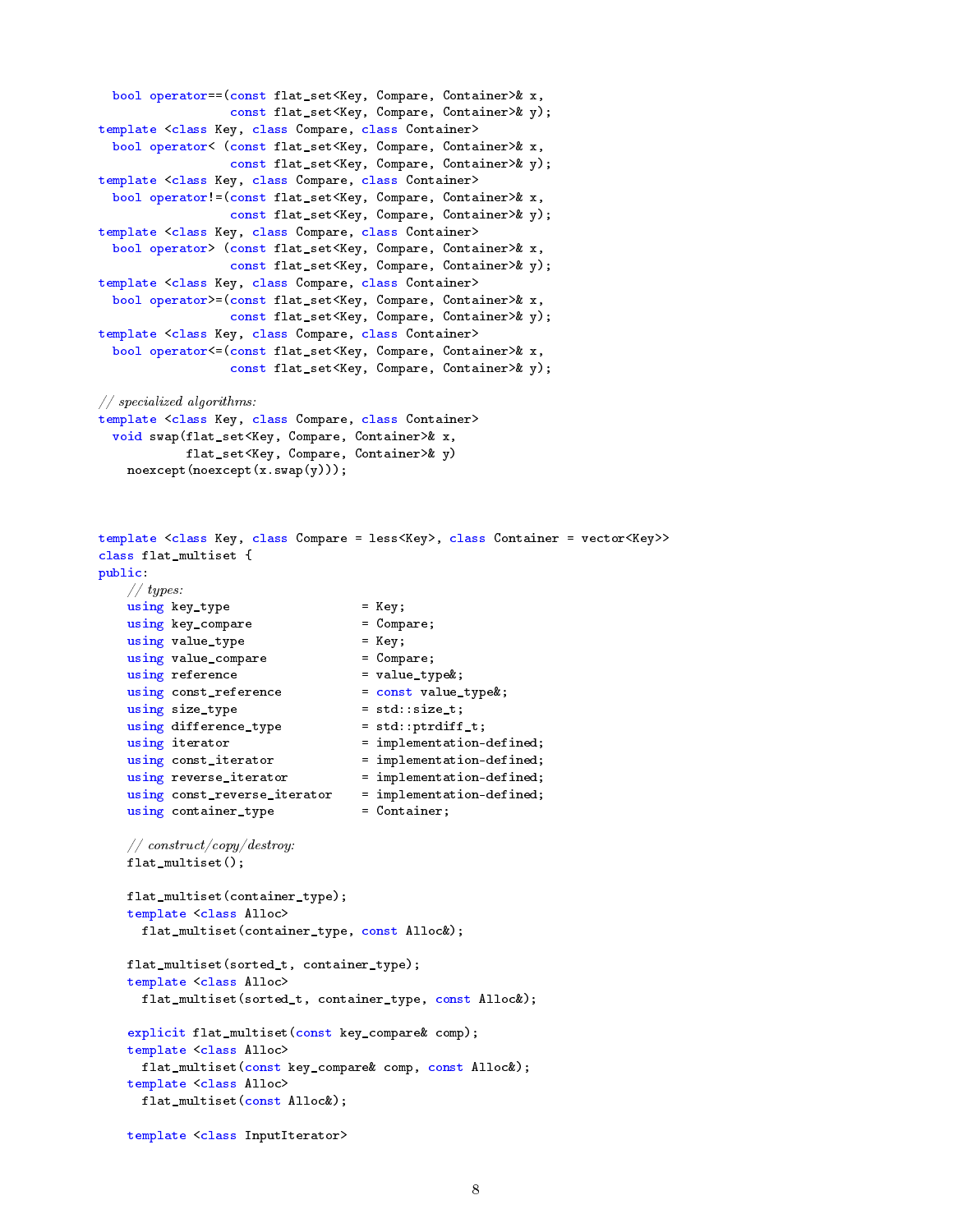```
flat_multiset(InputIterator first, InputIterator last,
          const key_compare& comp = key_compare());
template <class InputIterator, class Alloc>
 flat_multiset(InputIterator first, InputIterator last,
          const key_compare& comp, const Alloc&);
template <class InputIterator, class Alloc>
 flat_multiset(InputIterator first, InputIterator last,
          const Alloc& a)
   : flat_multiset(first, last, key_compare(), a) { }
template <class InputIterator>
 flat_multiset(sorted_t, InputIterator first, InputIterator last,
          const key_compare& comp = key_compare());
template <class InputIterator, class Alloc>
 flat_multiset(sorted_t, InputIterator first, InputIterator last,
          const key_compare& comp, const Alloc&);
template <class InputIterator, class Alloc>
 flat_multiset(sorted_t t, InputIterator first, InputIterator last,
          const Alloc& a)
    : flat_multiset(t, first, last, key_compare(), a) { }
template <class Alloc>
 flat_multiset(flat_multiset, const Alloc&);
flat_multiset(initializer_list<key_type>, const key_compare& = key_compare());
template <class Alloc>
 flat_multiset(initializer_list<key_type>,
          const key_compare&, const Alloc&);
template <class Alloc>
 flat_multiset(initializer_list<key_type> il, const Alloc& a)
   : flat_multiset(il, key_compare(), a) { }
flat_multiset(sorted_t, initializer_list<key_type>,
        const key\_compare& = key\_compare();
template <class Alloc>
 flat_multiset(sorted_t, initializer_list<key_type>,
          const key_compare&, const Alloc&);
template <class Alloc>
 flat_multiset(sorted_t t, initializer_list<key_type> il,
          const Alloc& a)
   : flat_multiset(t, il, key_compare(), a) { }
flat_multiset& operator=(initializer_list<key_type>);
// iterators:
iterator begin() noexcept;
const_iterator begin() const noexcept;
iterator end() noexcept;
const_iterator end() const noexcept;
reverse_iterator rbegin() noexcept;
const_reverse_iterator rbegin() const noexcept;
reverse_iterator rend() noexcept;
const_reverse_iterator rend() const noexcept;
const_iterator cbegin() const noexcept;
const_iterator cend() const noexcept;
const_reverse_iterator crbegin() const noexcept;
const_reverse_iterator crend() const noexcept;
// size:
[[nodiscard]] bool empty() const noexcept;
```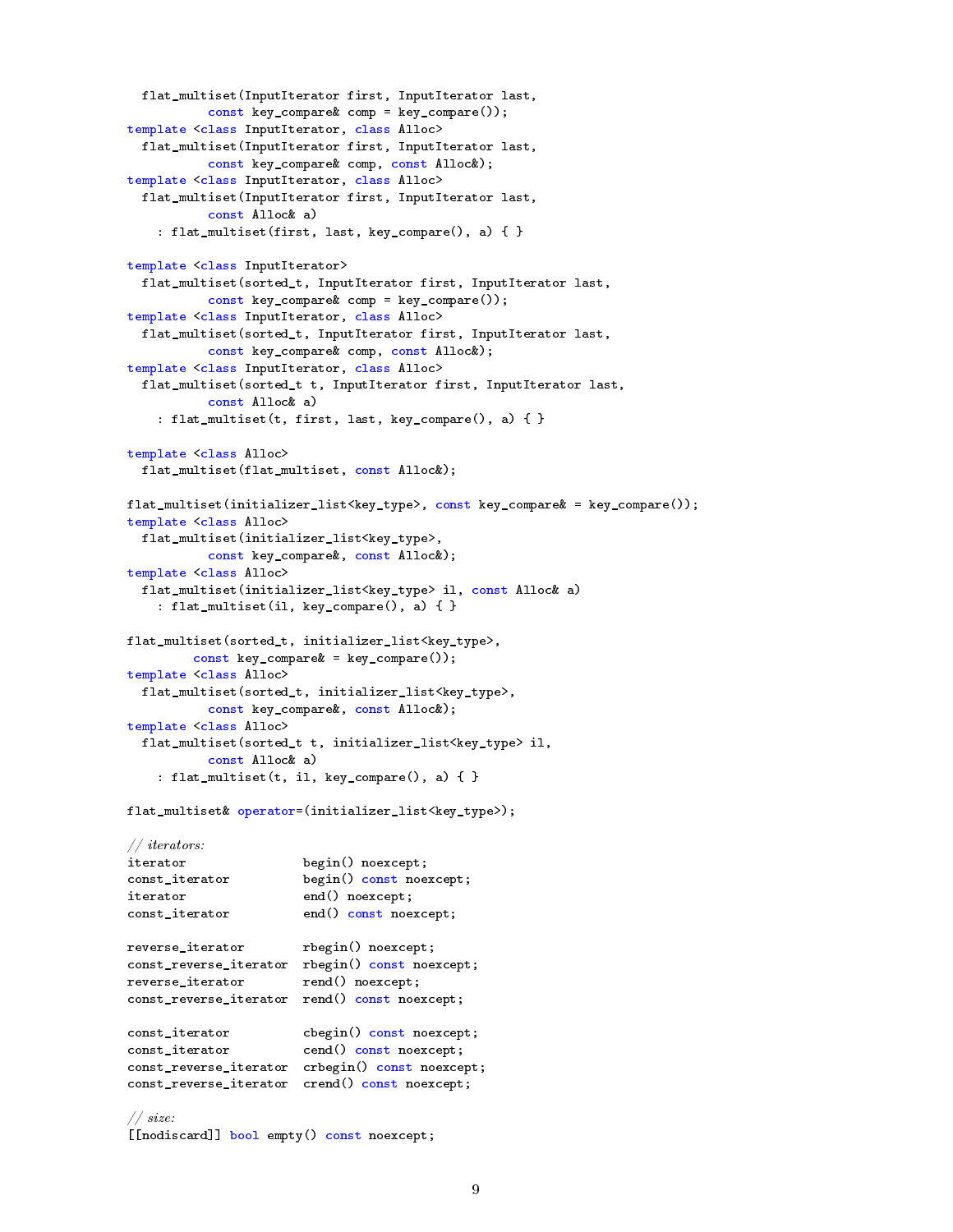```
size_type size() const noexcept;
size_type max_size() const noexcept;
// modifiers:
template <class... Args> iterator emplace(Args&&... args);
template <class... Args>
 iterator emplace_hint(const_iterator position, Args&&... args);
iterator insert(const value_type& x);
iterator insert(value_type&& x);
iterator insert(const_iterator position, const value_type& x);
iterator insert(const_iterator position, value_type&& x);
template <class InputIterator>
 void insert(InputIterator first, InputIterator last);
template <class InputIterator>
 void insert(sorted_t, InputIterator first, InputIterator last);
void insert(initializer_list<key_type>);
void insert(sorted_t, initializer_list<key_type>);
container_type extract() &&;
void replace(container_type&&);
iterator erase(iterator position);
iterator erase(const_iterator position);
size_type erase(const key_type& x);
iterator erase(const_iterator first, const_iterator last);
void swap(flat_multiset& fms) noexcept(
    is_nothrow_swappable_v<container_type> && is_nothrow_swappable_v<key_compare>
);
void clear() noexcept;
template<class C2>
 void merge(flat_set<key_type, C2, container_type>& source);
template<class C2>
 void merge(flat_set<key_type, C2, container_type>&& source);
template<class C2>
 void merge(flat_multiset<key_type, C2, container_type>& source);
template<class C2>
 void merge(flat_multiset<key_type, C2, container_type>&& source);
// observers:
key_compare key_comp() const;
value_compare value_comp() const;
// set operations:
iterator find(const key_type& x);
const_iterator find(const key_type& x) const;
template <class K> iterator find(const K& x);
template <class K> const_iterator find(const K& x) const;
size_type count(const key_type& x) const;
template <class K> size_type count(const K& x) const;
bool contains(const key_type& x) const;
template <class K> bool contains(const K& x) const;
iterator lower_bound(const key_type& x);
const_iterator lower_bound(const key_type& x) const;
template <class K> iterator lower_bound(const K& x);
template <class K> const_iterator lower_bound(const K& x) const;
iterator upper_bound(const key_type& x);
```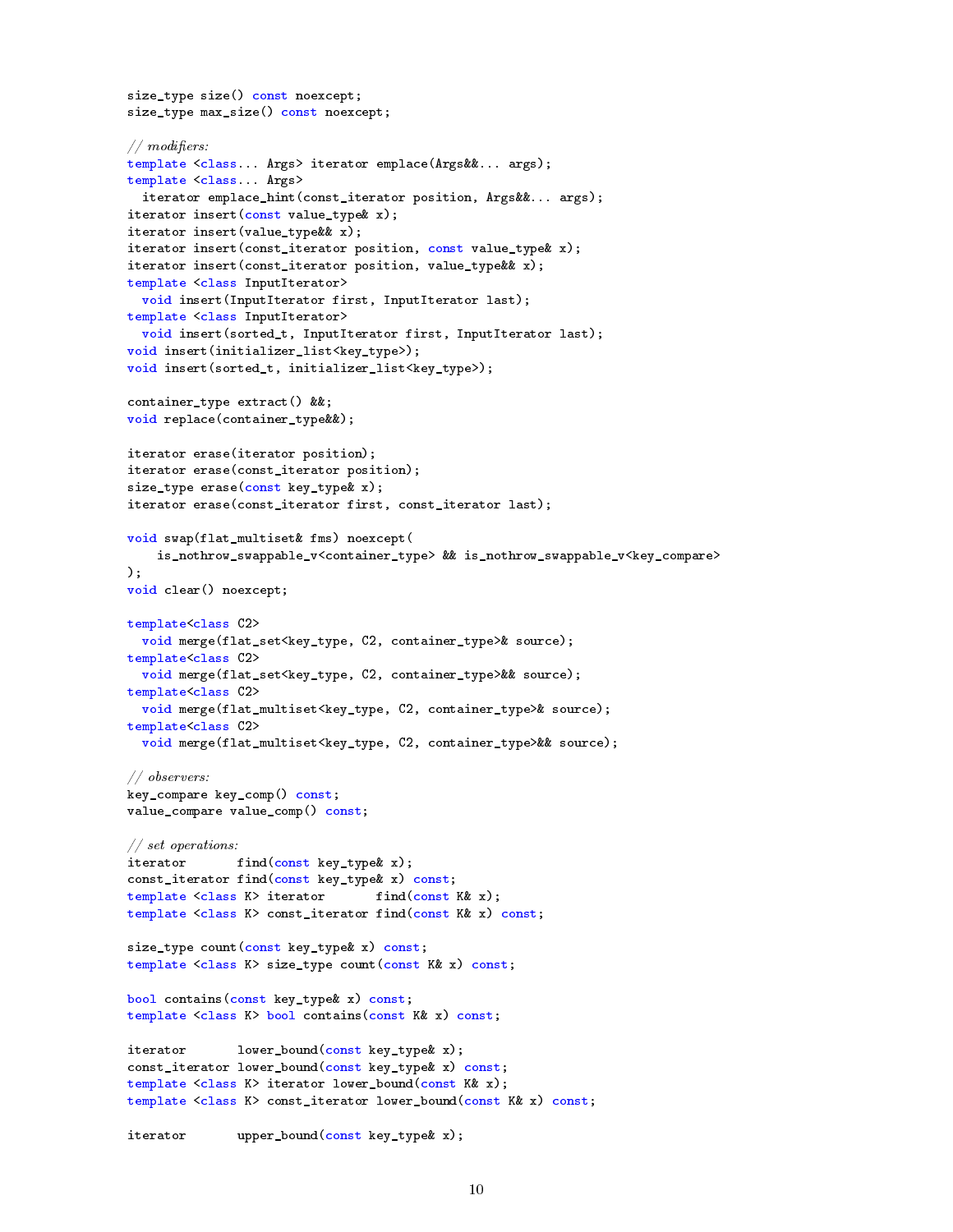```
const_iterator upper_bound(const key_type& x) const;
   template <class K> iterator upper_bound(const K& x);
   template <class K> const_iterator upper_bound(const K& x) const;
   pair<iterator, iterator>
equal_range(const key_type& x);
   pair<const_iterator, const_iterator> equal_range(const key_type& x) const;
   template <class K>
     pair<iterator, iterator> equal_range(const K& x);
   template <class K>
     pair<const_iterator, const_iterator> equal_range(const K& x) const;
};
template <class Container>
 using cont-value-type = typename Container::value_type; // exposition only
template <class Container>
 flat_multiset(Container)
   -> flat_multiset<cont-value-type<Container>,
                less<cont-value-type<Container>>,
               std::vector<cont-value-type<Container>>>;
template <class Container>
 flat_multiset(Container)
   -> flat_multiset<typename KeyContainer::value_type,
                less<typename KeyContainer::value_type>,
               Container>;
template <class Container, class Alloc>
 flat_multiset(Container, Alloc)
   -> flat_multiset<cont-value-type<Container>,
               less<cont-value-type<Container>>,
                std::vector<cont-value-type<Container>>>;
template <class Container, class Alloc>
 flat_multiset(Container, Alloc)
   -> flat_multiset<typename KeyContainer::value_type,
               less<typename KeyContainer::value_type>,
               Container>;
template <class Container>
 flat_multiset(sorted_t, Container)
   -> flat_multiset<cont-value-type<Container>,
                less<cont-value-type<Container>>,
                std::vector<cont-value-type<Container>>>;
template <class Container>
 flat_multiset(sorted_t, Container)
   -> flat_multiset<typename KeyContainer::value_type,
               less<typename KeyContainer::value_type>,
               Container>;
template <class Container, class Alloc>
 flat_multiset(sorted_t, Container, Alloc)
   -> flat_multiset<cont-value-type<Container>,
               less<cont-value-type<Container>>,
                std::vector<cont-value-type<Container>>>;
template <class Container, class Alloc>
 flat_multiset(sorted_t, Container, Alloc)
   -> flat_multiset<typename KeyContainer::value_type,
               less<typename KeyContainer::value_type>,
               Container>;
```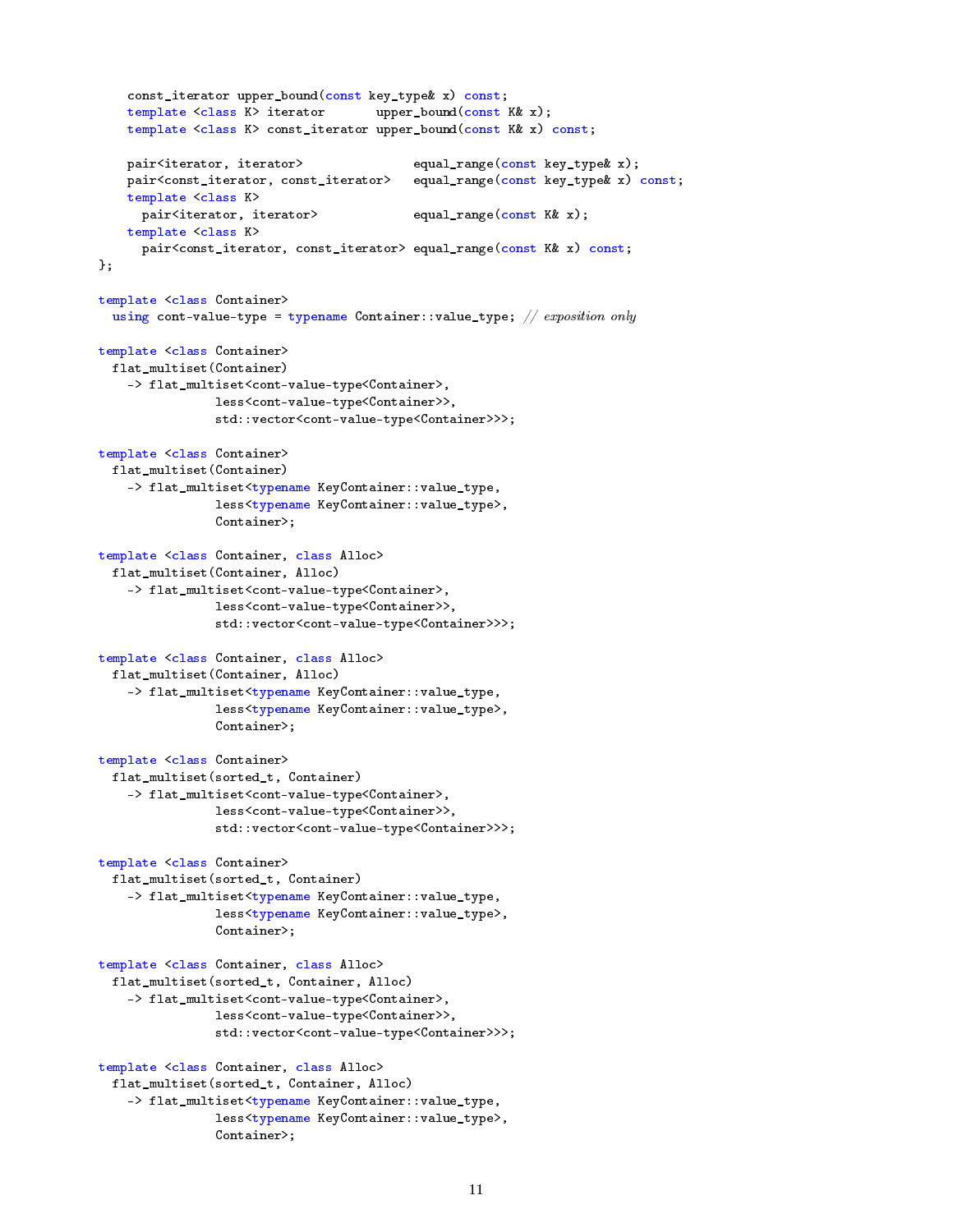```
template <class InputIterator, class Compare = less<iter_key_t<InputIterator>>>>
 flat_multiset(InputIterator, InputIterator, Compare = Compare())
    -> flat_multiset<iter_key_t<InputIterator>, iter_val_t<InputIterator>,
                less<iter_key_t<InputIterator>>,
                std::vector<iter_key_t<InputIterator>>,
                std::vector<iter_val_t<InputIterator>>>;
template<class InputIterator, class Compare, class Alloc>
 flat_multiset(InputIterator, InputIterator, Compare, Alloc)
    -> flat_multiset<iter_key_t<InputIterator>, iter_val_t<InputIterator>, Compare,
                std::vector<iter_key_t<InputIterator>>,
                std::vector<iter_val_t<InputIterator>>>;
template<class InputIterator, class Alloc>
 flat_multiset(InputIterator, InputIterator, Alloc)
    -> flat_multiset<iter_key_t<InputIterator>, iter_val_t<InputIterator>,
                less<iter_key_t<InputIterator>>,
                std::vector<iter_key_t<InputIterator>>,
                std::vector<iter_val_t<InputIterator>>>;
template <class InputIterator, class Compare = less<iter_key_t<InputIterator>>>
 flat_multiset(sorted_t, InputIterator, InputIterator, Compare = Compare())
    -> flat_multiset<iter_key_t<InputIterator>, iter_val_t<InputIterator>,
                less<iter_key_t<InputIterator>>,
                std::vector<iter_key_t<InputIterator>>,
                std::vector<iter_val_t<InputIterator>>>;
template<class InputIterator, class Compare, class Alloc>
 flat_multiset(sorted_t, InputIterator, InputIterator, Compare, Alloc)
    -> flat_multiset<iter_key_t<InputIterator>, iter_val_t<InputIterator>, Compare,
                std::vector<iter_key_t<InputIterator>>,
                std::vector<iter_val_t<InputIterator>>>;
template<class InputIterator, class Alloc>
 flat_multiset(sorted_t, InputIterator, InputIterator, Alloc)
    -> flat_multiset<iter_key_t<InputIterator>, iter_val_t<InputIterator>,
                less<iter_key_t<InputIterator>>,
                std::vector<iter_key_t<InputIterator>>,
                std::vector<iter_val_t<InputIterator>>>;
template<class Key, class Compare = less<Key>>
 flat_multiset(initializer_list<key_type>, Compare = Compare())
    -> flat_multiset<Key, Compare, vector<Key>, vector<T>>;
template<class Key, class Compare, class Alloc>
 flat_multiset(initializer_list<key_type>, Compare, Alloc)
    -> flat_multiset<Key, Compare, vector<Key>, vector<T>>;
template<class Key, class Alloc>
 flat_multiset(initializer_list<key_type>, Alloc)
    -> flat_multiset<Key, less<Key>, vector<Key>, vector<T>>;
template<class Key, class Compare = less<Key>>
flat_multiset(sorted_t, initializer_list<key_type>, Compare = Compare())
    -> flat_multiset<Key, Compare, vector<Key>, vector<T>>;
template<class Key, class Compare, class Alloc>
 flat_multiset(sorted_t, initializer_list<key_type>, Compare, Alloc)
    -> flat_multiset<Key, Compare, vector<Key>, vector<T>>;
template<class Key, class Alloc>
```